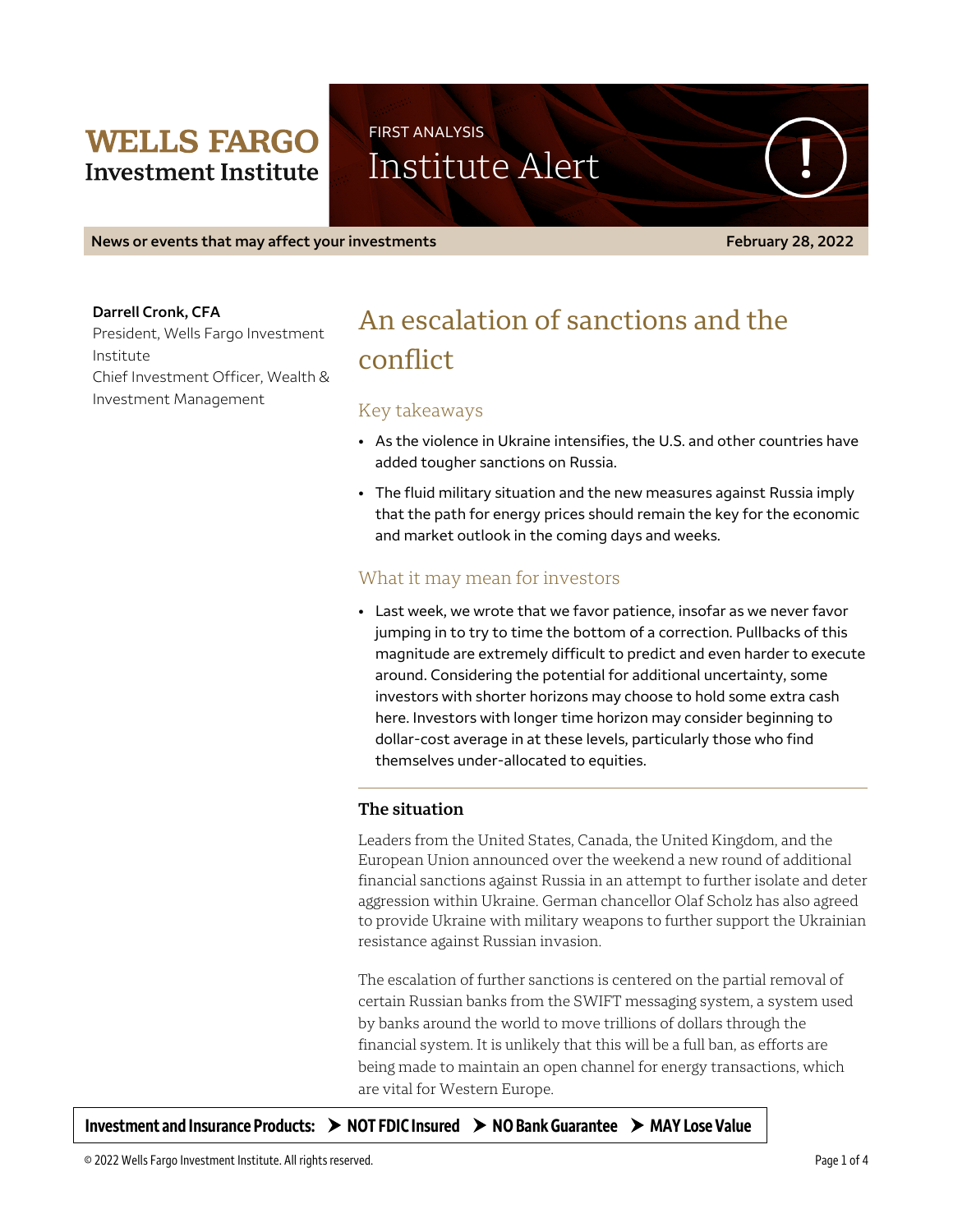### **First Analysis** | Institute Alert | February 28, 2022

Concurrently, Western leaders are coordinating efforts to target reserves of the Central Bank of Russia to prevent these reserves from being used to undermine and soften the impact of previously imposed sanctions. In addition, Western nations renewed efforts to step up the enforcement of freezing the assets and banning the golden passports of select Russian individuals within Western countries' jurisdictions. In response, Russian President Putin has announced he is putting Russia's nuclear forces on alert, and Western governments, including the U.S, are taking precautions to respond to growing concerns about potential retaliatory cyber-attacks emanating from Russia.

While the partial expulsion from SWIFT and reserve targeting of Russia have been options on the table for the Western allies since the invasion began, the latest move does represent a much more strident and punitive attempt to wall off the Russian economy and individuals from the global financial system. There is precedent for using similar financial isolationist measures against countries like Iran, Venezuela, and North Korea; however, Russia would certainly represent the largest single global economy to have these measures levied against it.

Overnight, the Bank of Russia raised its key policy rate from 9.5% to 20%, the ruble plummeted, and Russian citizens began withdrawing deposits rapidly from Russian banks. International rating agencies placed Russian debt on review, with Standard & Poor's already cutting Russia's credit rating to junk.

# **Key risks**

Beyond the ongoing human tragedy happening within Ukraine today, many geopolitical and economic risks are fluid and still escalating. While not a comprehensive list, we see four primary risks investors should monitor:

- 1. **Disruptions to oil and gas shipments from Russia**: Clarity on whether the latest round of sanctions will be levied against or exclude Russian oil and gas shipments will be key to determining if commodity price remain stable or spike. For its part, Russia could decide independently to stop shipping oil and gas to parts of Europe as retaliation for the latest sanctions. This is a point President Putin has made in the past — that shutting off access to SWIFT could lead to Russia stopping or scaling back its export of oil and natural gas to Europe.
- 2. **SWIFT and central bank reserve targeting**: We expect these actions to send reverberations through Moscow and the Russia economy. The Russian ruble will likely fall even further, and these new actions quickly initiated a run on Russian banks, as Russian citizens hurried to pull funds from banks now cut off from the global financial system.
- 3. **Growth pressure**: The good news is that U.S. economic growth has been accelerating heading into this Ukrainian invasion, and this reduces the near-term risk of a recession or a stagflation shock from this type of an event. Russia's economy unto itself is not large enough to create a global recession, but the transmission mechanism into Europe through higher energy costs, elevated inflation, and new geopolitical risks denting confidence and sentiment bears watching as conditions continue to unfold.
- 4. **Inflation durability and monetary policy effects**: Stated bluntly, inflation is now running at a rapid pace in many countries, and a number of central banks — including the Federal Reserve and the European Central Bank — have been setting the stage to return monetary policy to a more neutral position. The Russian invasion now complicates this backdrop. Debates will ensue about whether policy action should fight inflation or ensure that growth does not slow precipitously from supply or geopolitical shocks. Recent experience instructs us that central banks have opted to support growth in the face of such shocks; however, when those previous shocks occurred (March 2020, November 2018, and August 2011), they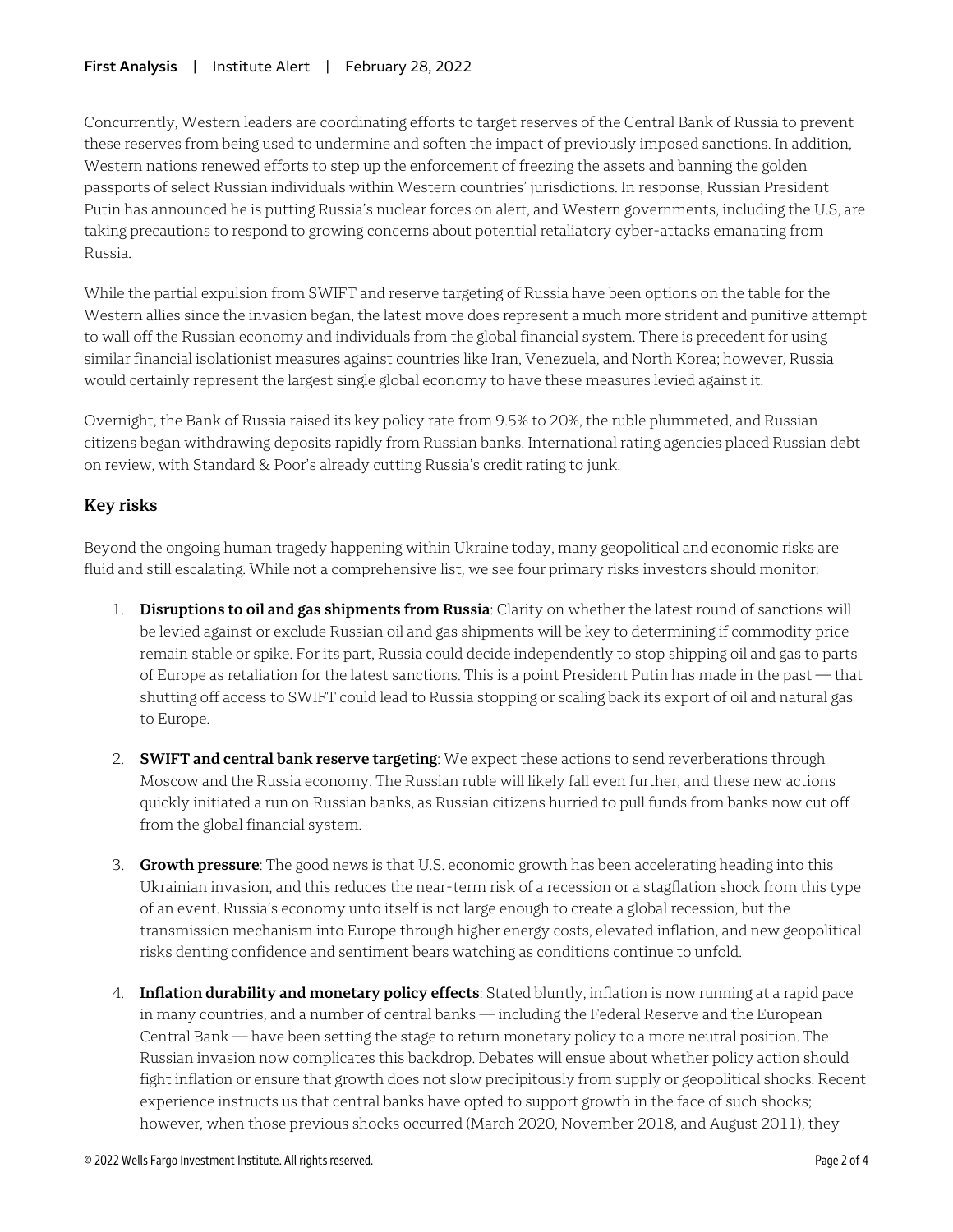have had the luxury of stable periods of historically low inflation. During those periods, the probability of an inflation overshoot from extra accommodative policy was low. That is not the case this time around. We should expect central banks to continue on their path to fight inflation by tightening policy — even if the pace may be slowed slightly from the events of the Russian invasion. At a minimum, the invasion will further stoke and elongate inflationary pressures, especially to food and energy prices.

## **Potential implications for markets and investors**

As the circumstances continue to unfold, we expect that investors will be challenged to make sense of volatile markets that are likely to shift with the news cycle. Historically, geopolitical events have created good buying opportunities, such as the Gulf War in 1990, Iraq in 2003, and Crimea in 2014. Most U.S. equity indexes are already in correction territory, down 10% or greater from previous all-time highs. We believe this Russian invasion will ultimately also create a similar buying opportunity.

The tricky question for investors is timing —how much lower could markets move before finding a final low for this correction? The bad news is that we have done a lot of technical damage to charts and previous support lines that won't be easily repaired in the very near term. The good news is that we believe the direct earnings impact for many U.S. companies is somewhat limited; most sectors are insulated from the market consequences of Russia's invasion of Ukraine. Therefore, the risk is not direct exposure, but rather indirect exposure. Slower global demand, higher energy prices, and an acceleration of supply-chain disruptions from Eastern companies may create a headwind for 2022 earnings growth, margins, and multiples. Investors with a long time horizon may consider beginning to dollar-cost average in at these levels, particularly those who find themselves under-allocated to equities. In our view, it is never wise to attempt to time or find absolute bottoms in markets —they are extremely difficult to predict and even harder to execute around.

We believe energy prices will be key in the near term. If major supply disruptions ensue by either Russian choice or because of sanctions, then this could be a difference maker for markets. This is not our base case, but needs to be watched closely. Two important points for awareness are that it does appear that Western leaders are making efforts to ring-fence the energy sector from global sanctions, which could help insulate global markets and economies from an unwanted supply shock. In addition, history teaches us that energy spikes are generally not a good predictor of recessions. Thus far, energy price movements have remained within previous ranges that have not proven problematic for growth. Unless conditions change materially for the worse on the ground in Ukraine, investors should plan for interest rates and the U.S. dollar to continue their upward path. Interestingly, U.S. rates have been very sticky through this crisis. This suggests to us that the trend remains higher and that the strength of the U.S. dollar will be path-dependent on how aggressive the Federal Reserve gets in raising rates, compared to other global central banks, over the rest of this year and next.

We will continue to monitor the conditions closely as geopolitical events unfold. To be clear, we expect the invasion will generate powerful and lasting geopolitical reverberations likely to alter energy policy, particularly in Europe, for years to come. Even as risks and uncertainty have consumed attention globally, markets have weathered the latest storm well with little additional change in existing trends. It is important for investors during times like these to avoid extrapolating worst-case scenario outcomes into rash changes within their portfolios. The situation remains complex and fluid, and we will continue to make every attempt to provide clarity by being simple without being simplistic within our guidance. Stay tuned.